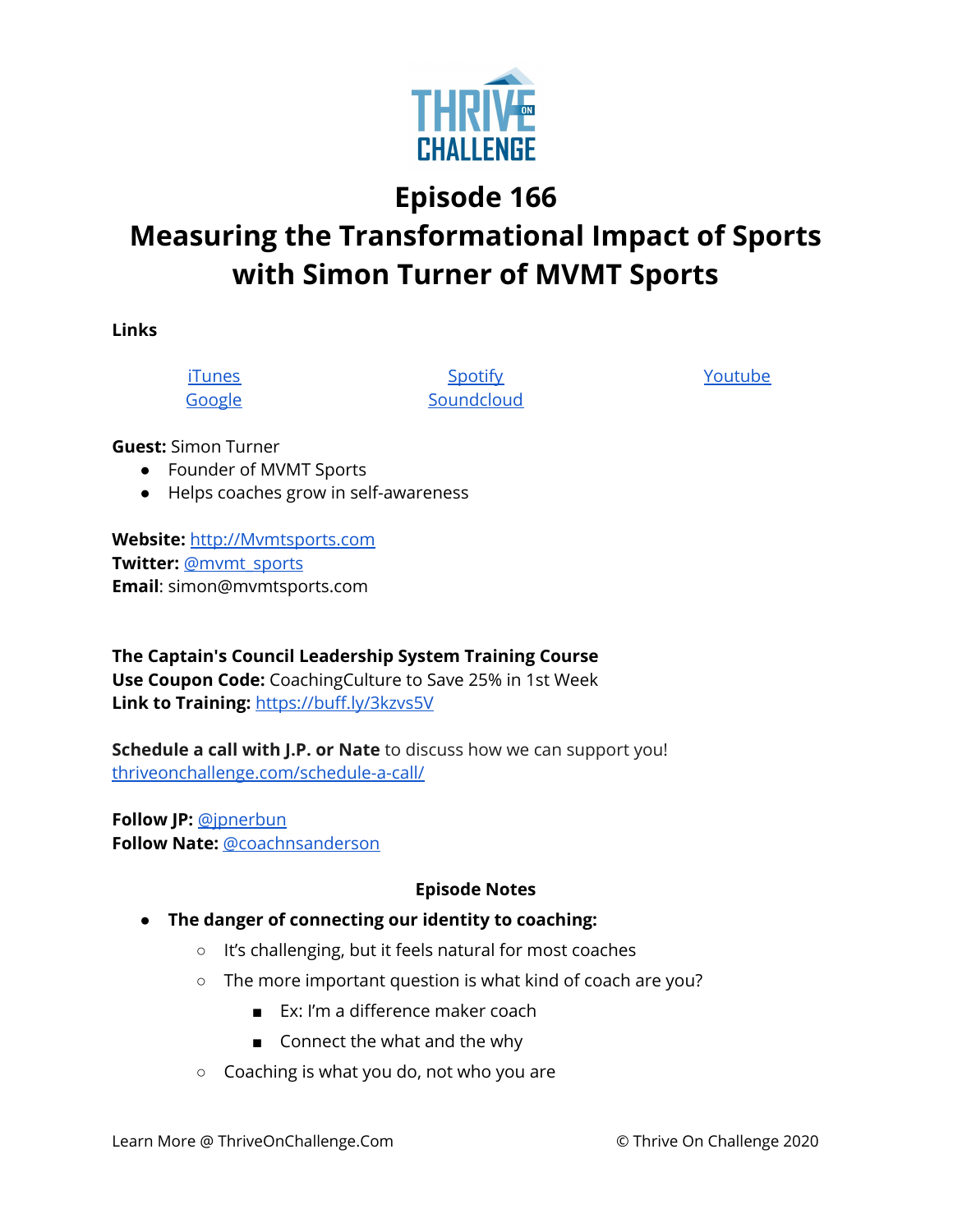

- **● How to measure the impact we are making as coaches:**
	- We fall back on the long-term difference we won't see, and we also need to be able to measure some more immediate things
	- "Coaching is like throwing a pebble in a pond" Simon
		- We don't get to see where the ripples end!
	- Measuring the impact is really difficult
	- Survivorship bias causes us to get feedback from those who made it through instead of those that didn't
	- It's hard to isolate the difference that sports make
		- I.e. an athlete is being impacted by schools, sports, family, etc.
		- How do we know how much of the impact is solely sport?
			- It's hard to determine
	- In the right environment, sports absolutely can have a significant positive impact
		- Increases social capital
		- Brings people together who otherwise might never mix
		- The more diverse the participation, the more social capital that can be transferred and lead to greater impact
	- The social capital doesn't transfer if the experiences are not diverse
		- Make opportunities for parents and stakeholders to connect with one another
		- Be intentional as the coach in building diverse relationships

## **● How coaches can drive the transfer of social capital:**

- Alumni networks
	- Stay in touch with the players you coached
- Use surveys for current players and former players
	- Investigate the impact of sports on the mental well-being
- Interview stakeholders and community members about the impact of your sports